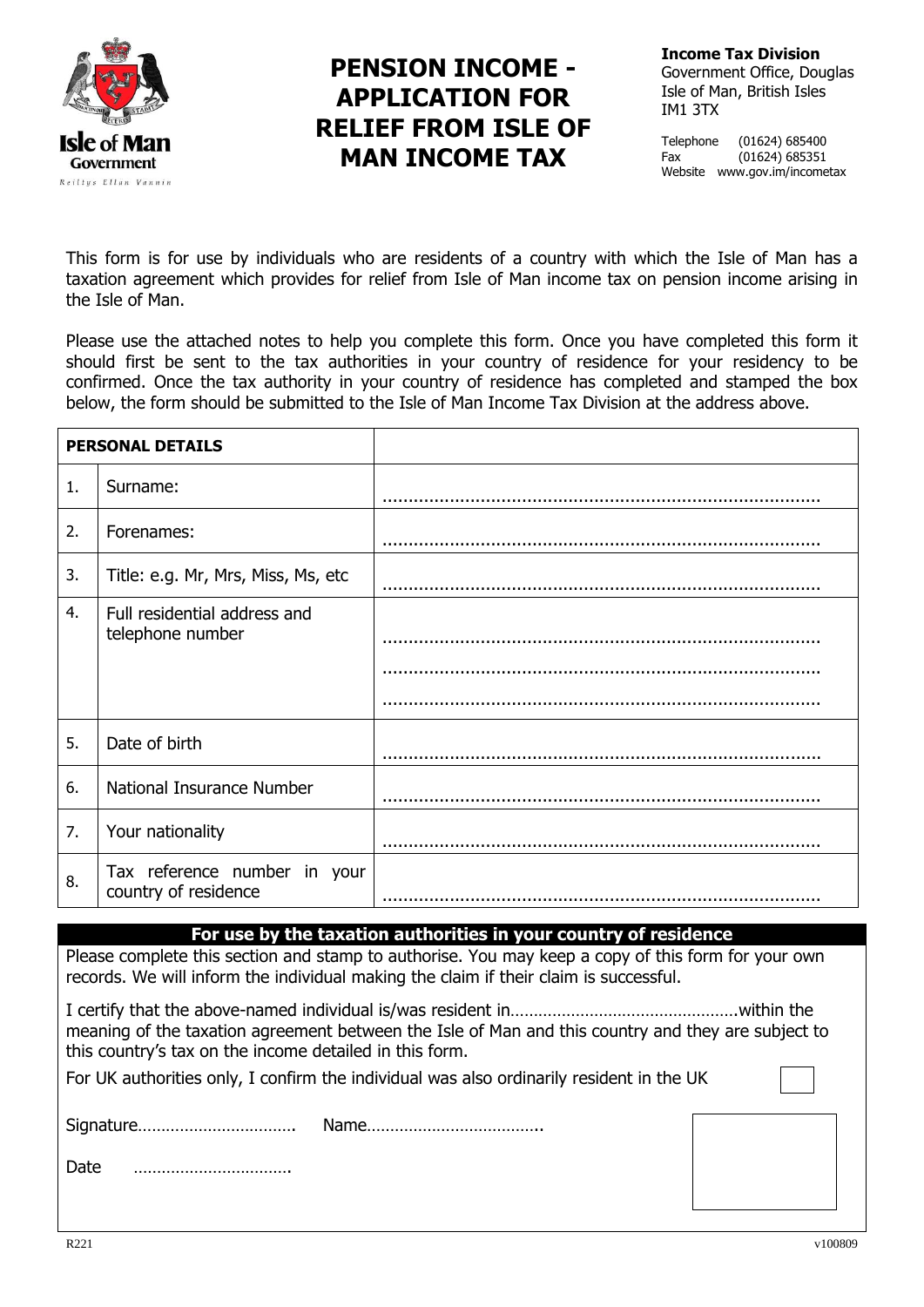# **PLEASE COMPLETE ALL OF THE FOLLOWING QUESTIONS**

#### **PERSONAL CIRCUMSTANCES**

| 1                                                                                                               | In which country are you resident for tax purposes?                             |                        |     |  |           |  |
|-----------------------------------------------------------------------------------------------------------------|---------------------------------------------------------------------------------|------------------------|-----|--|-----------|--|
| 2                                                                                                               | Please state the date on which you became resident there                        |                        |     |  |           |  |
| 3                                                                                                               | Have you ever lived in the Isle of Man?                                         |                        | Yes |  | <b>No</b> |  |
| 4                                                                                                               | How many days have you spent in the Isle of Man during the last four tax years? |                        |     |  |           |  |
|                                                                                                                 |                                                                                 |                        |     |  |           |  |
|                                                                                                                 |                                                                                 | Tax year to 5 April 20 |     |  | days      |  |
|                                                                                                                 |                                                                                 | Tax year to 5 April 20 |     |  | days      |  |
|                                                                                                                 |                                                                                 |                        |     |  |           |  |
| 5                                                                                                               | Are you engaged in any trade or business in the Isle of Man?                    |                        | Yes |  | No        |  |
|                                                                                                                 |                                                                                 |                        |     |  |           |  |
|                                                                                                                 | (please use an additional sheet of paper if required and submit with this form) |                        |     |  |           |  |
| Are you liable to tax on the source/s that you will identify on this form in your country of<br>6<br>residence? |                                                                                 |                        |     |  |           |  |
|                                                                                                                 | Yes<br><b>No</b>                                                                |                        |     |  |           |  |
|                                                                                                                 |                                                                                 |                        |     |  |           |  |

# **CLAIM FOR RELIEF AT SOURCE**

If you wish to claim to have your pension paid without the deduction of Isle of Man income tax at source, please enter full details of each pension below.

| <b>Full description</b><br>of income | <b>Name of</b><br>pension scheme | <b>Name and address</b><br>of payer | <b>Reference of payer</b><br>(if known) | Date payments<br>started |
|--------------------------------------|----------------------------------|-------------------------------------|-----------------------------------------|--------------------------|
|                                      |                                  |                                     |                                         |                          |
|                                      |                                  |                                     |                                         |                          |
|                                      |                                  |                                     |                                         |                          |
|                                      |                                  |                                     |                                         |                          |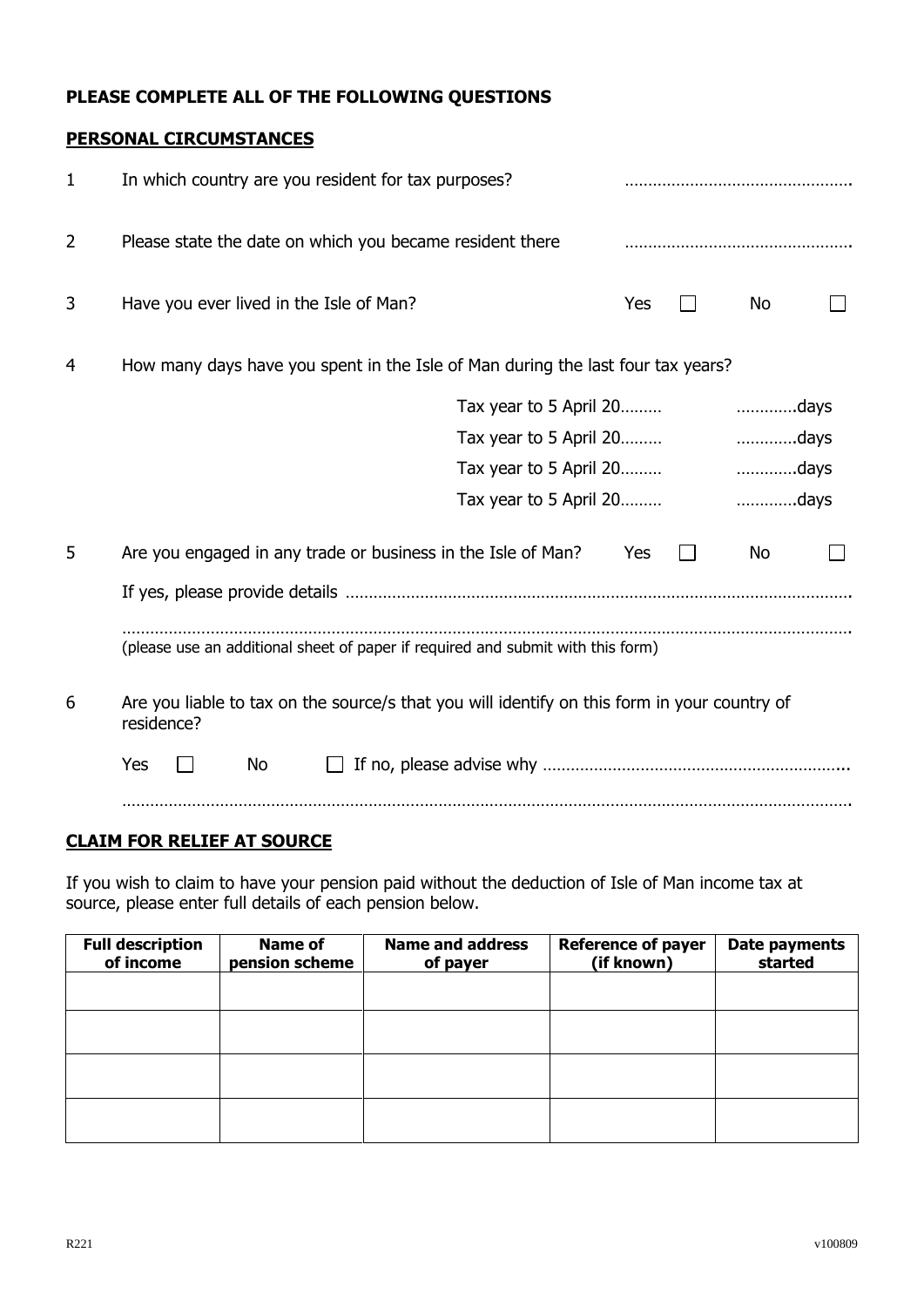# **CLAIM FOR REPAYMENT OF TAX DEDUCTED FROM PAYMENTS ALREADY RECEIVED**

If you have already received income in this tax year with Isle of Man income tax deducted and wish to claim a refund, please give details below.

| <b>Description of</b><br>income | <b>Name and address</b><br>of payer | Date of<br>payment(s) | Amount (s)<br>received | <b>Amount of Isle of</b><br>Man tax deducted |
|---------------------------------|-------------------------------------|-----------------------|------------------------|----------------------------------------------|
|                                 |                                     |                       |                        |                                              |
|                                 |                                     |                       |                        |                                              |
|                                 |                                     |                       |                        |                                              |

Please provide documentation of payments received and the tax deducted.

#### **DECLARATION**

- I declare that I am entitled to receive the pension income included on this form and meet the conditions for relief in the taxation agreement between the Isle of Man and my country of residence
- The information I have given in this application is correct and complete to the best of my knowledge
- I will inform the Income Tax Division should my country of residence change in the future
- Please note that personal details on this form will be shared between the Income Tax and Social Security Divisions of the Treasury for the purposes of maintaining your Income Tax, National Insurance and Social Security records.

| $\sim$<br>Signature | Date |  |
|---------------------|------|--|
|                     |      |  |

**Privacy Notice:** To find out more about how we collect and use personal information, contact our office or visit our website [www.gov.im/treasuryprivacynotice.](http://www.gov.im/treasuryprivacynotice) We will send you a paper copy if you telephone us or write to us using the contact details provided on this form.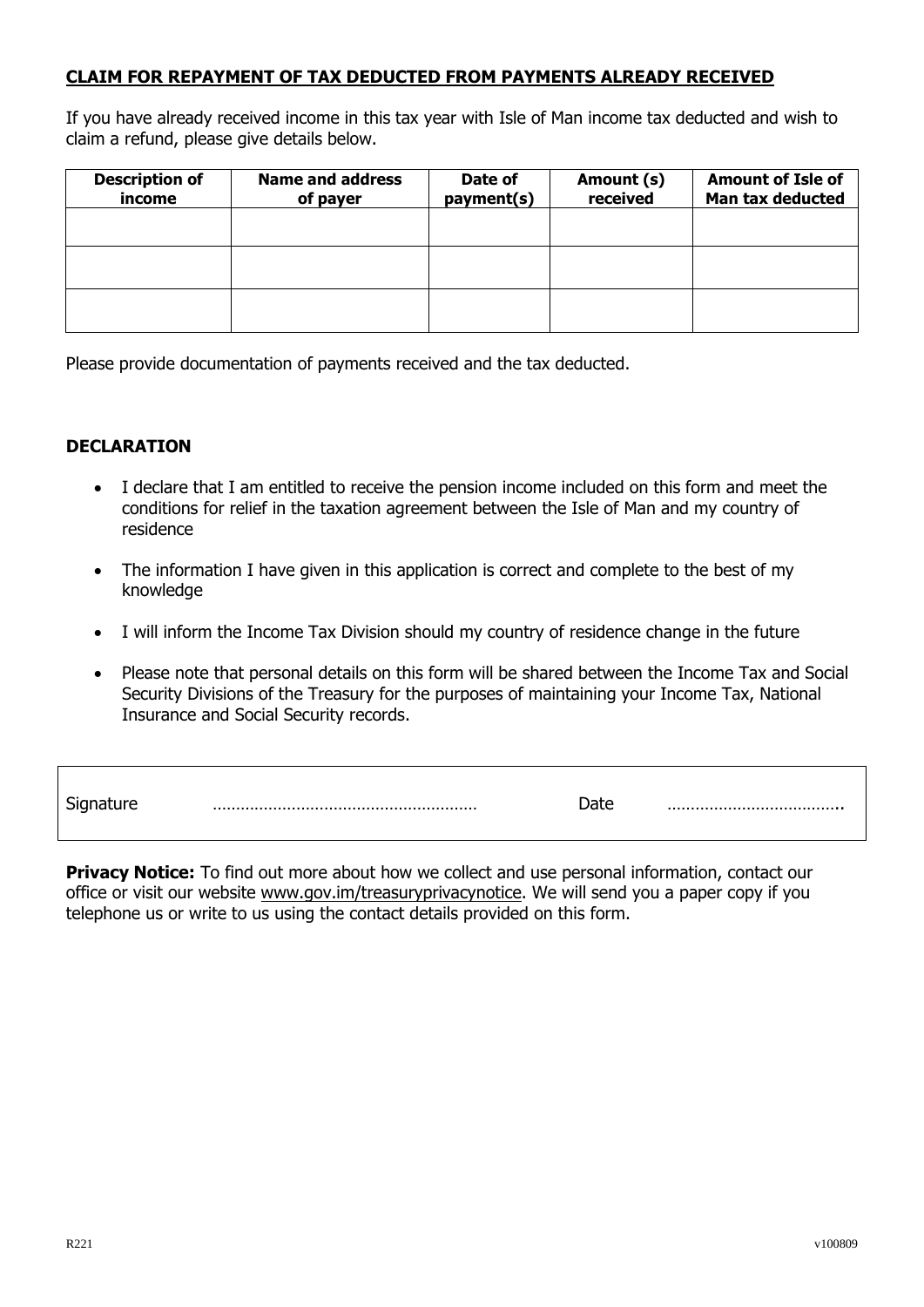# **Notes – Pension income - application for relief from Isle of Man income tax**

#### **Purpose of the form**

The purpose of this form is to enable individuals who are resident in a country with which the Isle of Man has a relevant agreement to apply to receive their Isle of Man source pension without the deduction of Isle of Man income tax or to claim a repayment of such tax previously deducted. A relevant agreement is one which provides for relief from Isle of Man income tax on pension income arising in the Isle of Man.

If you do not send the completed form to the Income Tax Division, or should your pension be one which is not covered by an agreement, no changes can be made and you will continue to be liable to the full amount of Isle of Man income tax.

# **Taxation Agreements**

The Isle of Man has entered into taxation agreements with a number of countries which provide for relief from Isle of Man income tax on certain types pension income arising in the Isle of Man. The relief available varies from one agreement to another. Full details are included the text of each agreement and can be found on the Income Tax Division's website [www.gov.im/incometax](http://www.gov.im/incometax)

#### **Completing the form**

One of the requirements for relief under an agreement is that the taxation authorities in your country of residence regard you as resident there for tax purposes. Some agreements also require you to be subject to tax in your country of residence before relief can given in the Isle of Man. Therefore, you must send this form to the tax authorities in your country of residence in order for the section at the bottom of page one to be completed.

The tax authorities in your country of residence will then either send the form direct to the Isle of Man Income Tax Division or return it to you for onward submission to the address shown at the top of this form.

#### PERSONAL CIRCUMSTANCES

Please complete all of the questions. If you can not complete the answers in the space provided then please use an additional piece of paper and submit it with this form.

#### CLAIM FOR RELIEF AT SOURCE

This section should be completed if you wish to claim for relief from Isle of Man income tax at source on future pension payments. If your claim is accepted the Isle of Man Income Tax Division will instruct the person paying your pension to stop deducting Isle of Man income tax. If your claim for relief at source cannot be accepted you can still claim a repayment (see below).

#### **If your claim for relief is accepted you must notify the Isle of Man Income Tax Division immediately if there is any change to the information provided in this form.**

Please note that for pensions in respect of previous government service, the source country will generally retain primary taxing rights under most taxation agreements.